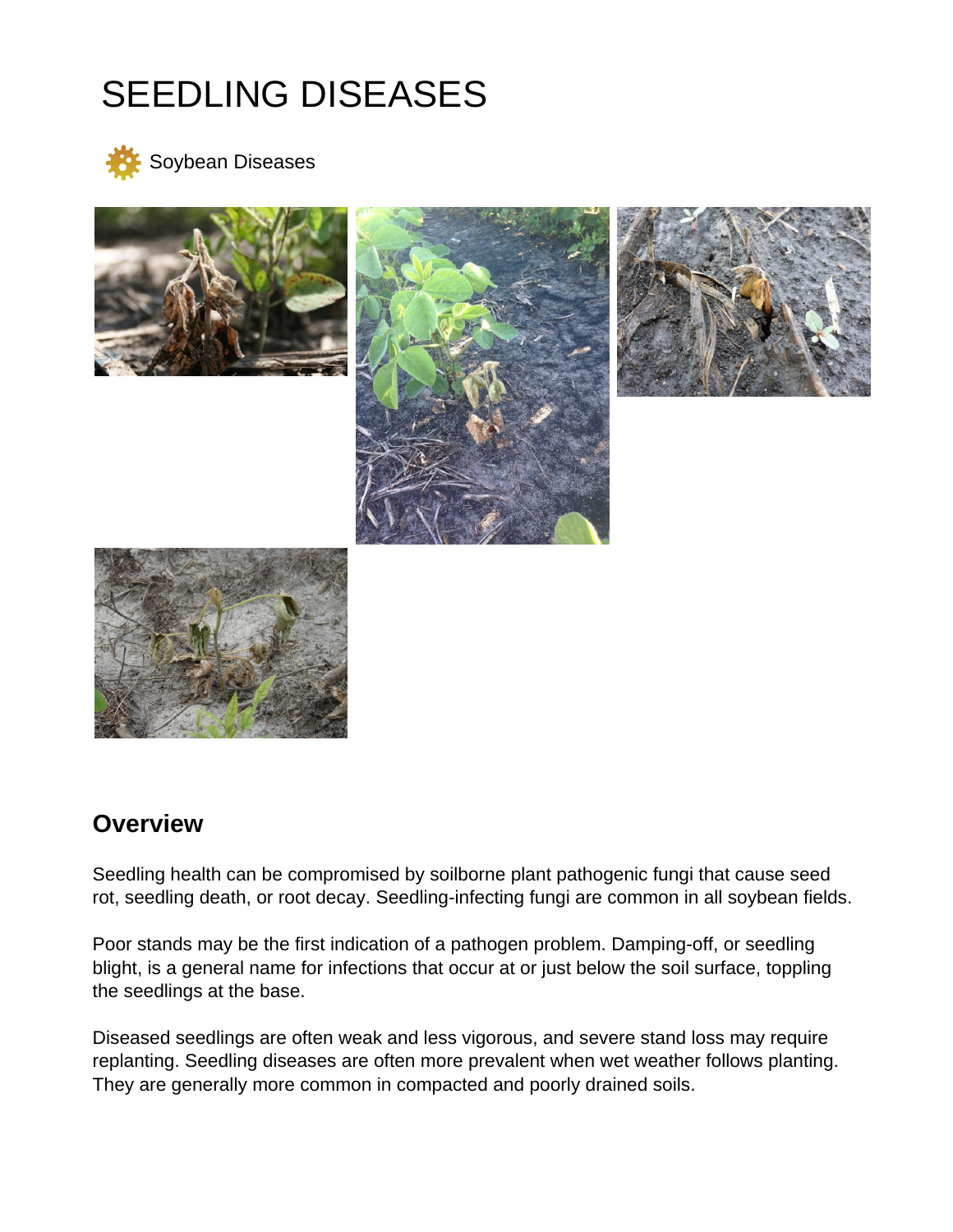# **Causal pathogens**

### **Soilborne fungi**

- Phytophthora sojae, numerous species of Pythium, and Rhizoctonia solani are the most important seedling pathogens of soybeans. As an example, plant pathologists at Iowa State University found that Pythium, Phytophthora, and Rhizoctonia account for nearly 90% of disease-related stand reduction problems in Iowa.
- Other plant pathogens can actively invade plants from growth stages VE to V4 as well, including Fusarium (*Fusarium spp.*), charcoal rot (*Macrophomina phaseolina*), sudden death syndrome (**Fusarium verguliforme**), and brown stem rot (*Phialophora* gregata).Seedling infection by these pathogens may cause chronic symptoms, or the infection can remain latent and cause premature decline of foliage and stems later in the growing season if weather becomes favorable.

### **Seedborne fungi**

• Seedborne pathogens can also affect germination. Seed infected with *Phomopsis* longicola (Diaporthe spp.), Cercospora spp., Aspergillus spp., or Fusarium spp. may rot or die during the germination or emergence phase.

## **Plant health assessment is important in the seedling stage**

Frequently, seedling health is ignored because plant populations are acceptable, and stem and leaves do not express symptoms during early vegetative growth. However, notes taken about plant health in the seedling phase can be used to make adjustments to crop management in subsequent years and may help diagnose symptoms or explain less than anticipated yield later in the season.

# **Conditions that favor Pythium and Phytophthora**

- Poorly drained and compacted soils
- Very early planting, especially if followed by periods of cold stress
- Periods of heavy rainfall
- No-till
- Poor quality seed
- Plant stress

## **Conditions that favor Rhizoctonia**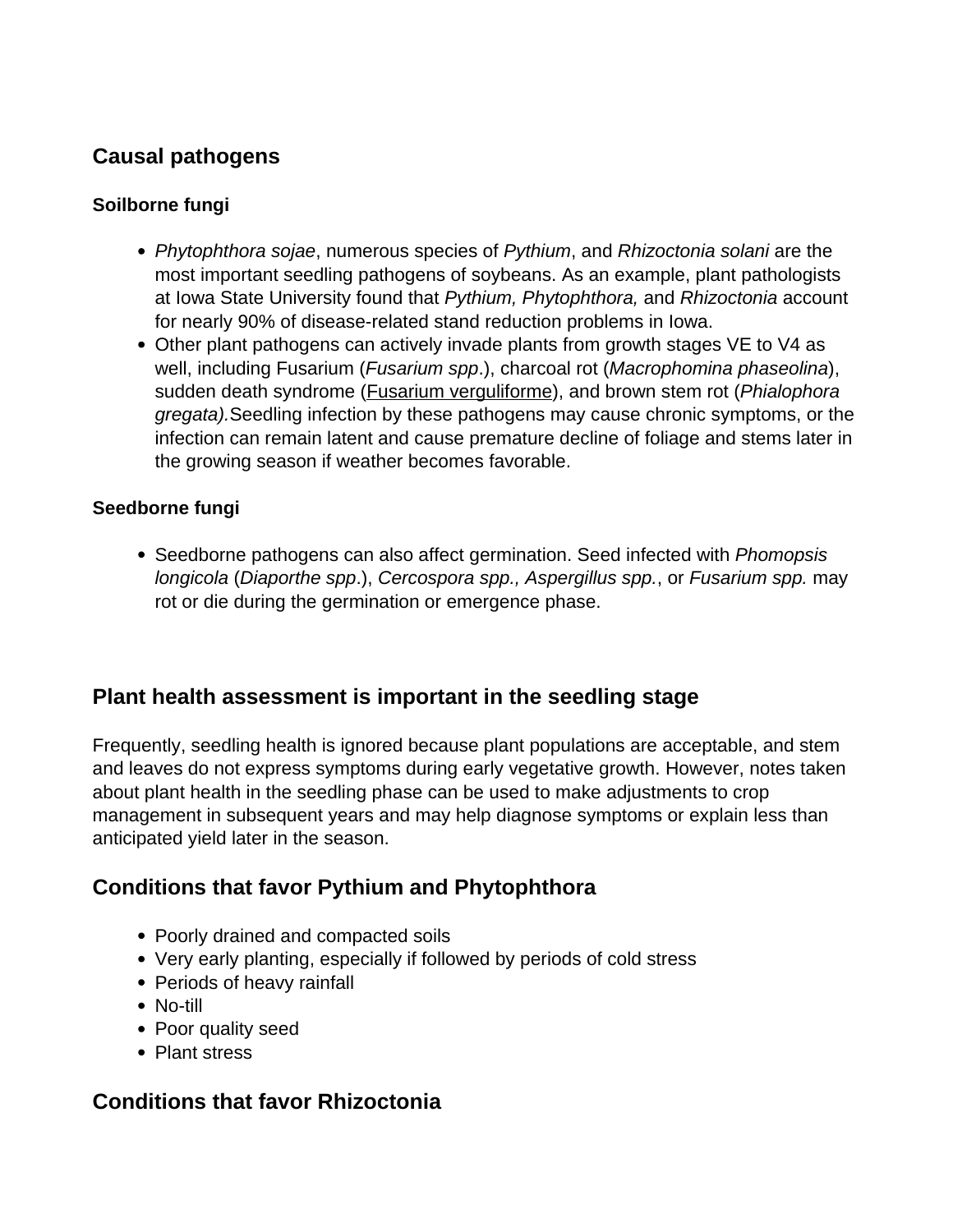- Delayed emergence
- Moist soil but not necessarily saturated
- Herbicide injury
- Soil types with high amounts of organic matter
- Warm, wet soils in late May and June

# **Scouting**

Several fungi can cause stand establishment problems either before or after emergence. When digging in the seed bed, look for rotted or mushy seed. As seedlings emerge, scout for discolored roots, damping-off symptoms, or sunken reddish cankers on stems. Plant death can be rapid. Often, there can be an uneven distribution of plant loss in the field or the poor stands may be limited to especially wet areas of the field.

In addition to plant symptoms, gather the following information on the field conditions:

- soil temperatures above or below what is considered ideal
- soil moisture saturated, wet, dry
- variety resistance or tolerance to Phytophthora
- plant growth stage

Poor emergence caused by wet, rotted, mushy seed is favored by wet soils immediately after planting. Phytophthora, Pythium, Rhizoctonia and Phomopsis disease are all capable of causing rotted seed before or at germination.

Damping-off is a symptom characterized by a "pinching" of the stem at or just below the soil line. Plants infected at the seedling stage will show the typical "damping-off" symptom. Plants frequently collapse and die. Also commonly referred to as seedling blight, Pythium, Phytophthora and Rhizoctonia can all produce damping-off symptoms.

Stem decay may occur at the seedling stage or may not be apparent until later in the vegetative stages. In seedlings and older plants, reddish-brown, sunken lesions on the stem are a characteristic symptom of Rhizoctonia infection. Unlike infection caused by Phytophthora, or Pythium, the infected stems remain firm and dry.

Seedling diseases are difficult to correctly diagnose in the field and it is easy to mistake them for other problems such as herbicide damage. In addition, seedlings may be affected by more than one seedling disease. For these reasons, we recommend sending injured or diseased soybean seedlings to a University Extension diagnostic lab (along with all relevant field information) to confirm the cause before implementing a disease management program. Obtaining an accurate diagnosis will allow you to determine the best management strategies for your soybean field for the current season and in future years.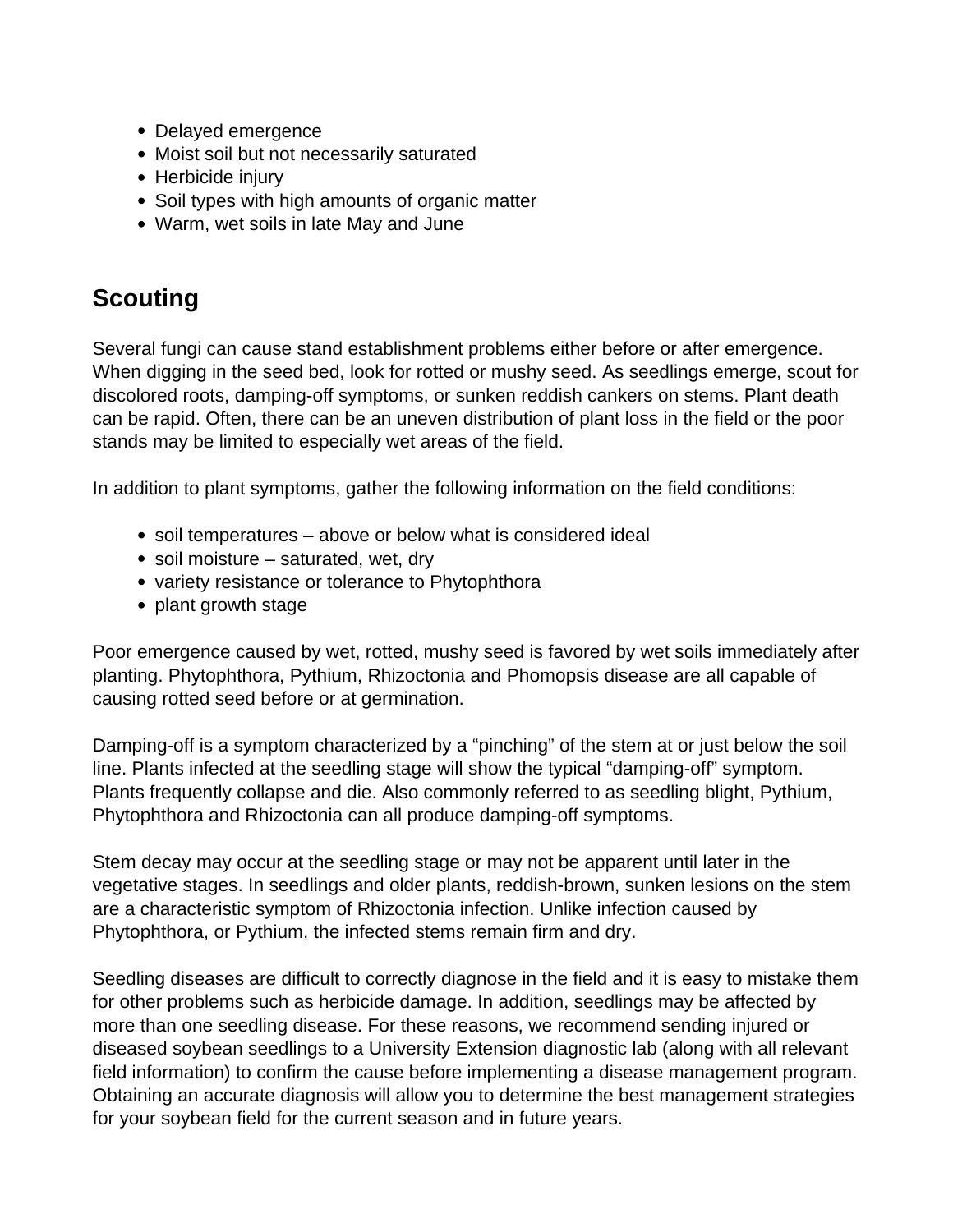# **Management**

#### **What to do if seedling diseases are present**

- If dead plants are scattered more or less randomly throughout the field, and no significant stand reduction is apparent, then no action is necessary because of the soybean plants ability to compensate for fewer plants by producing more branches.
- If the disease is Phytophthora damping-off and it occurs on a Phytophthora-resistant variety, then your resistance has been defeated by the fungus. Consider using a variety with a better resistance gene for the next soybean crop.
- Although replanting is not always needed with stand reduction, be aware that root rot, especially Rhizoctonia root rot and Phytophthora stem decay may appear later in the season.
- Take good disease notes and use preventive measures such as seed treatments or resistant varieties to reduce the likelihood of a disease problem in the next soybean crop.

### **If replanting is necessary**

- If poor stands are due to diseases, seed treatments with fungicides can be used in replanting to avoid further problems, especially for Rhizoctonia and Phytophthora. If poor stands are due to a low germination rate or herbicide injury from a Group 14 (PPO) herbicide, then a seed treatment cannot improve seed vigor or seed germination rate.
- Select chemicals according to the fungi that cause the seedling blight.
- Consider if a better seed bed could be prepared.
- Consider if soil drainage could be improved, or if low areas of fields could be avoided.

### **Cultural practices for healthy seedlings**

The first 10 to 14 days following soybean planting is the window of opportunity for Pythium and other soil fungi to infect the plant. Implement practices that promote quick germination and seedling emergence to prevent infection:

- Plant high quality seed
- Plant seed that has resistance to Phytophthora. In addition to Rps resistance, select varieties with high field resistance (also called partial resistance or qualitative resistance) when possible.
- Where no-till is not practiced, prepare a good seedbed.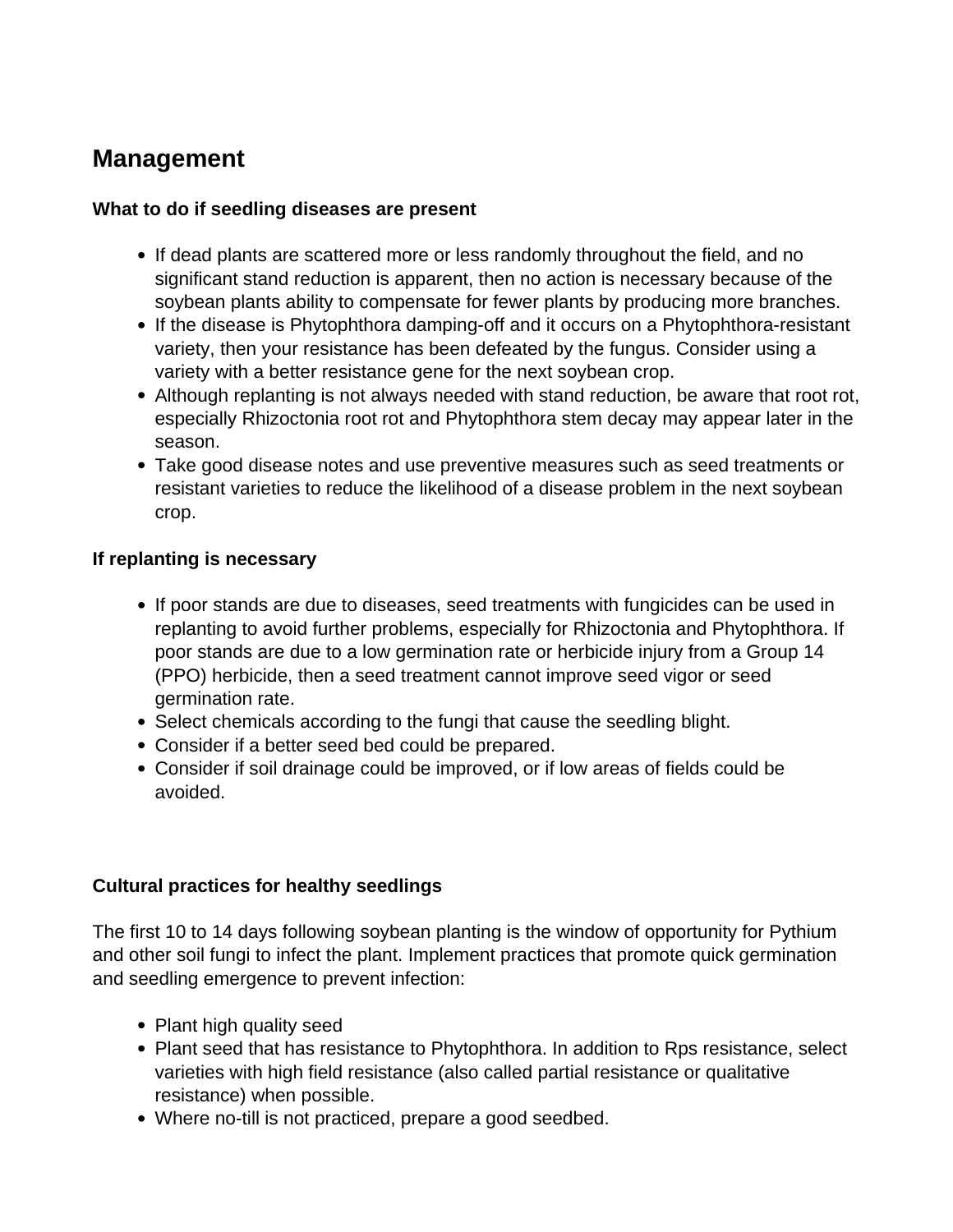- Place seed at the proper planting depth.
- Do not expose seedlings to herbicides.
- Plant where drainage is adequate or improve drainage if possible. Avoid low areas of fields, especially if a field has a history of seedling or root rot problems.
- Consider that germination will be quickest when soil temperatures are greater than 65°F.
- Damage by Rhizoctonia and Phytophthora beyond the seedling stages can be reduced by mid-season cultivation. Cultivation mounds the soil around the base of soybean plants, which promotes additional root growth.

### **When to treat seed with fungicides**

Use of a seed treatment will not guarantee an improved stand or increased yield in every field, every year. The benefit of a seed treatment will most frequently be seen in fields planted early before ideal soil temperatures are reached, poorly drained fields, fields with a history of stand establishment problems, or in seasons where frequent rains make getting soybeans planted on time difficult and growers may be forced to plant into less than ideal soil conditions.

### **Which seed treatment product to use?**

As chemical and seed companies continue to merge, the decision of which seed treatment products to use is often taken out of the grower's hands. Where seed is treated by a seed conditioning facility, price and availability of products in the region may determine what can be offered. Generally, it is best to use products that contain multiple active ingredients with differing modes of action in order to obtain broad spectrum disease control. For instance, if Pythium or Phytophthora diseases are being targeted, then a product that contains metalaxyl, mefenoxam, ethaboxam or oxathiapiprolin should be used. Where Rhizoctonia is being targeted, products containing sedexane or fluxapyroxad would be desirable. It is increasingly common for companies to market products with two, three or even four active ingredients in the same product. Because of the high price of GMO seed, some growers are using seed treatments as "insurance", even when stand counts or yields are not necessarily improved.

# **Distribution**

[Factors to Consider Before Using a Soybean Seed Treatment,](https://crop-protection-network.s3.amazonaws.com/publications/cpn-4003-crop-management-factors-to-consider-before-using-a-soybean-seed-treatment.pdf) Crop Protection Network, CPN-4003-W, 2018

[Fungicide Efficacy for Control of Soybean Seedling Diseases,](https://cropprotectionnetwork.org/resources/publications/fungicide-efficacy-for-control-of-soybean-seedling-diseases) Crop Protection Network, CPN-1020-W, 2020 (updated annually)

[Rhizoctonia Damping-off and Root Rot of Soybeans, O](https://ohioline.osu.edu/factsheet/plpath-soy-1)hio State University Extension Online, 2017